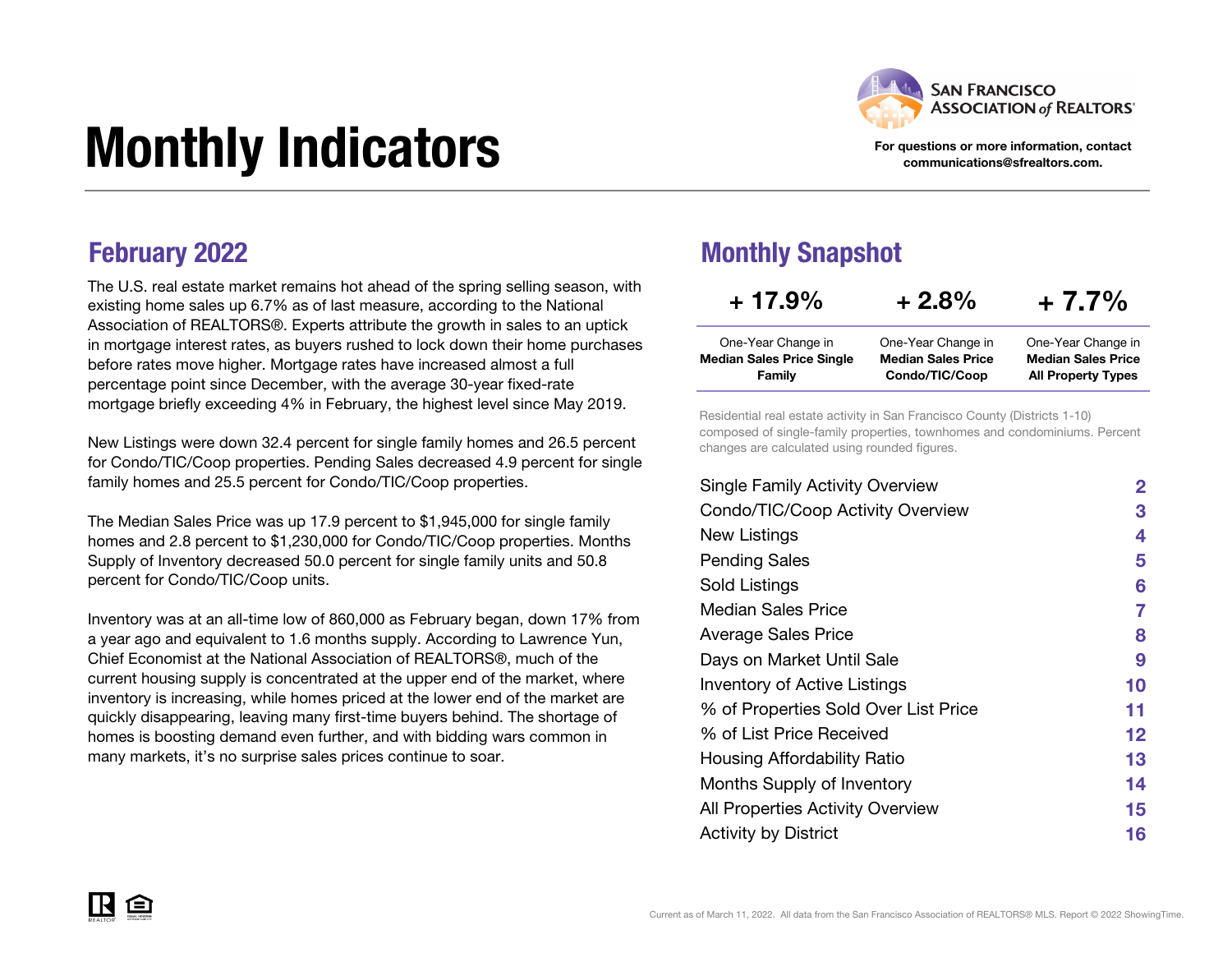## Single Family Activity Overview

Key metrics by report month and for year-to-date (YTD) starting from the first of the year.



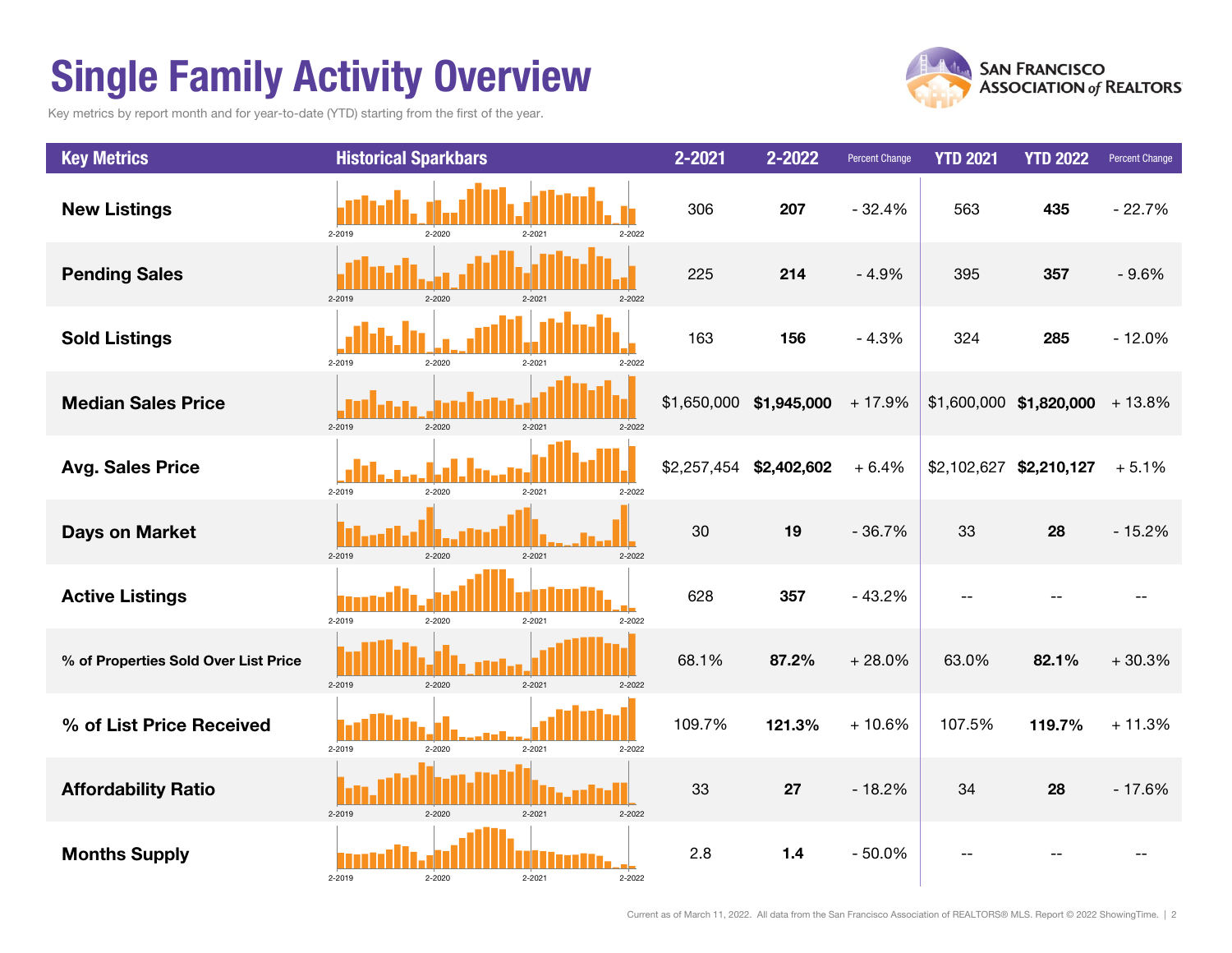## Condo/TIC/Coop Activity Overview

Key metrics by report month and for year-to-date (YTD) starting from the first of the year.



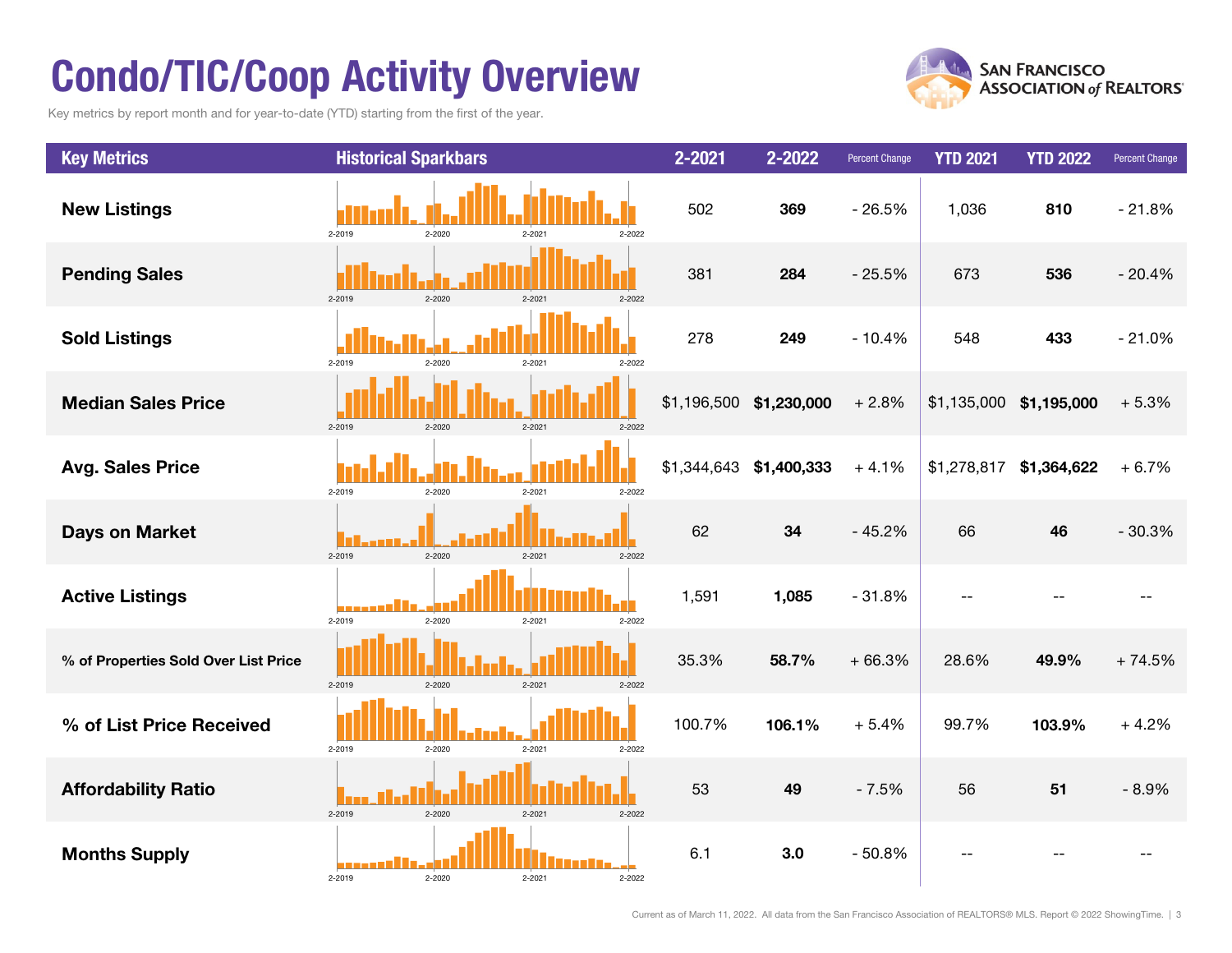### New Listings

A count of the properties that have been newly listed on the market in a given month.



Change





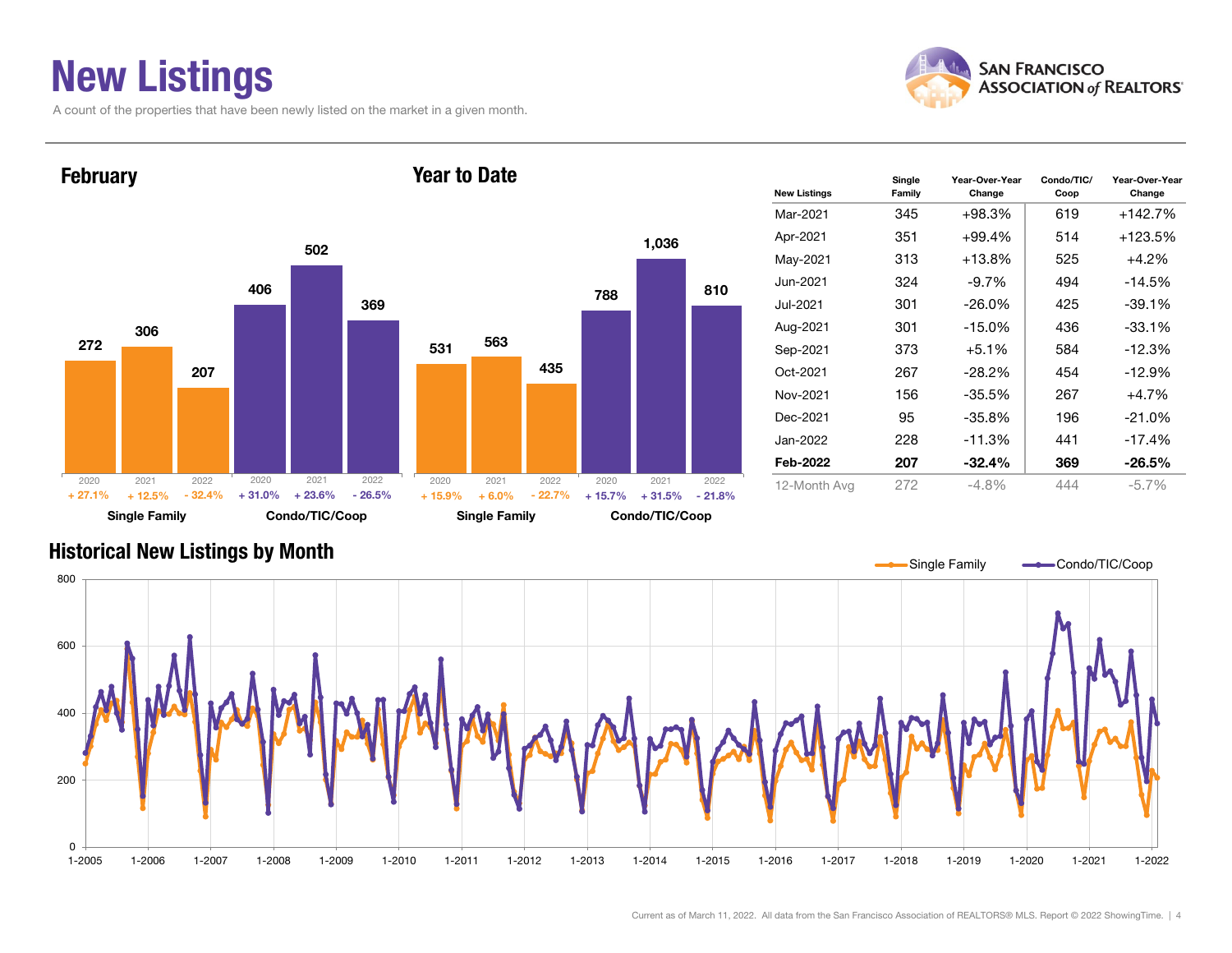### Pending Sales

A count of the properties on which offers have been accepted in a given month.





#### Historical Pending Sales by Month

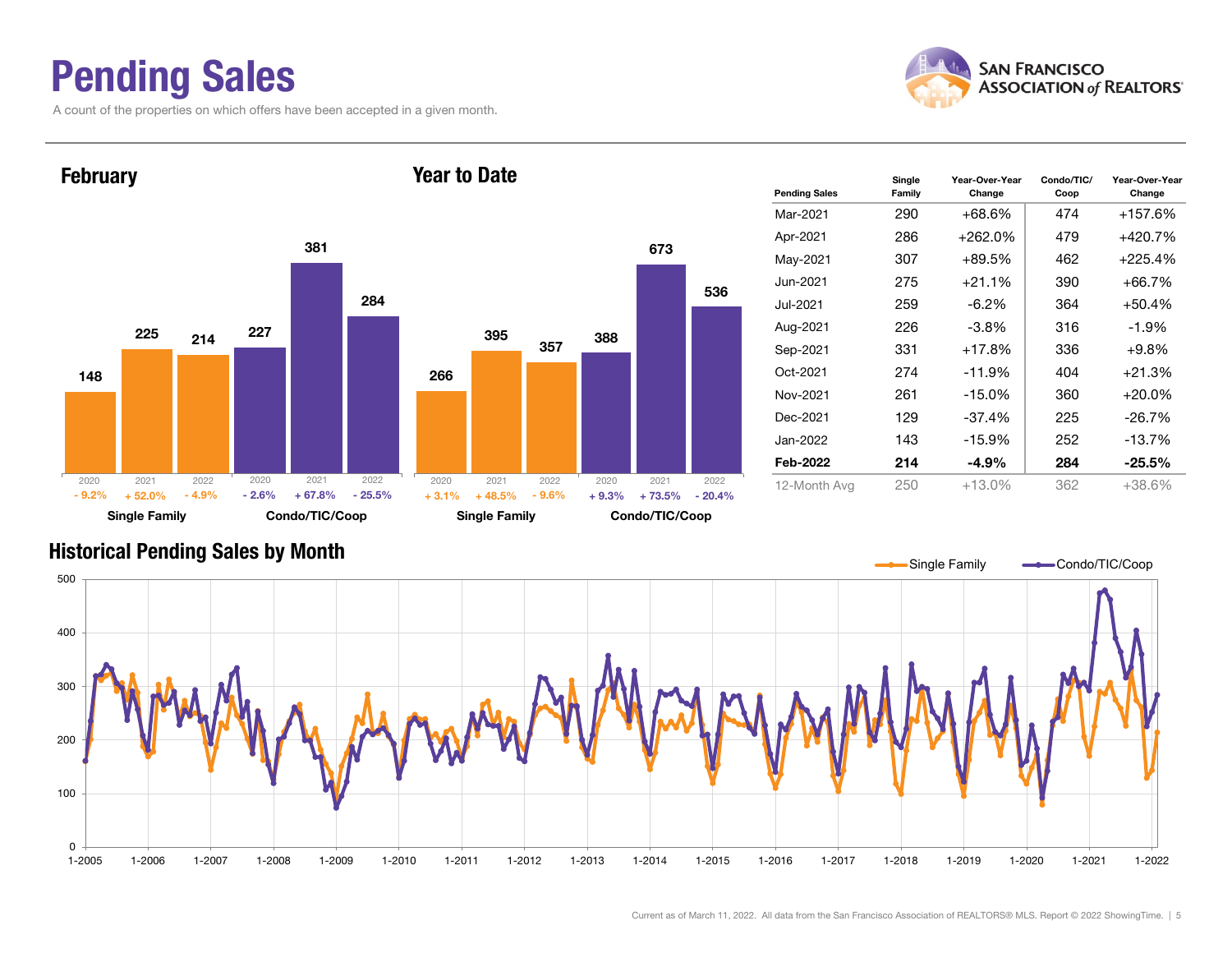#### Sold Listings A count of the actual sales that closed in a given month.





| <b>Sold Listings</b> | Single<br>Family | Year-Over-Year<br>Change | Condo/TIC/<br>Coop | Year-Over-Year<br>Change |  |  |
|----------------------|------------------|--------------------------|--------------------|--------------------------|--|--|
| Mar-2021             | 270              | $+50.8%$                 | 457                | $+93.6\%$                |  |  |
| Apr-2021             | 289              | $+140.8%$                | 462                | +294.9%                  |  |  |
| May-2021             | 266              | +133.3%                  | 444                | +289.5%                  |  |  |
| Jun-2021             | 325              | $+79.6%$                 | 471                | $+166.1%$                |  |  |
| Jul-2021             | 255              | $+7.1%$                  | 371                | $+39.5%$                 |  |  |
| Aug-2021             | 256              | $+5.3%$                  | 348                | +45.0%                   |  |  |
| Sep-2021             | 245              | $-4.7\%$                 | 291                | $-9.9\%$                 |  |  |
| Oct-2021             | 310              | +1.6%                    | 361                | $+23.6%$                 |  |  |
| Nov-2021             | 293              | $+3.2\%$                 | 424                | $+24.3%$                 |  |  |
| Dec-2021             | 215              | $-28.8%$                 | 325                | $-7.9\%$                 |  |  |
| Jan-2022             | 129              | $-19.9%$                 | 184                | $-31.9%$                 |  |  |
| Feb-2022             | 156              | $-4.3%$                  | 249                | $-10.4%$                 |  |  |
| 12-Month Avg         | 251              | $+18.1%$                 | 366                | $+45.9%$                 |  |  |

#### Historical Sold Listings by Month

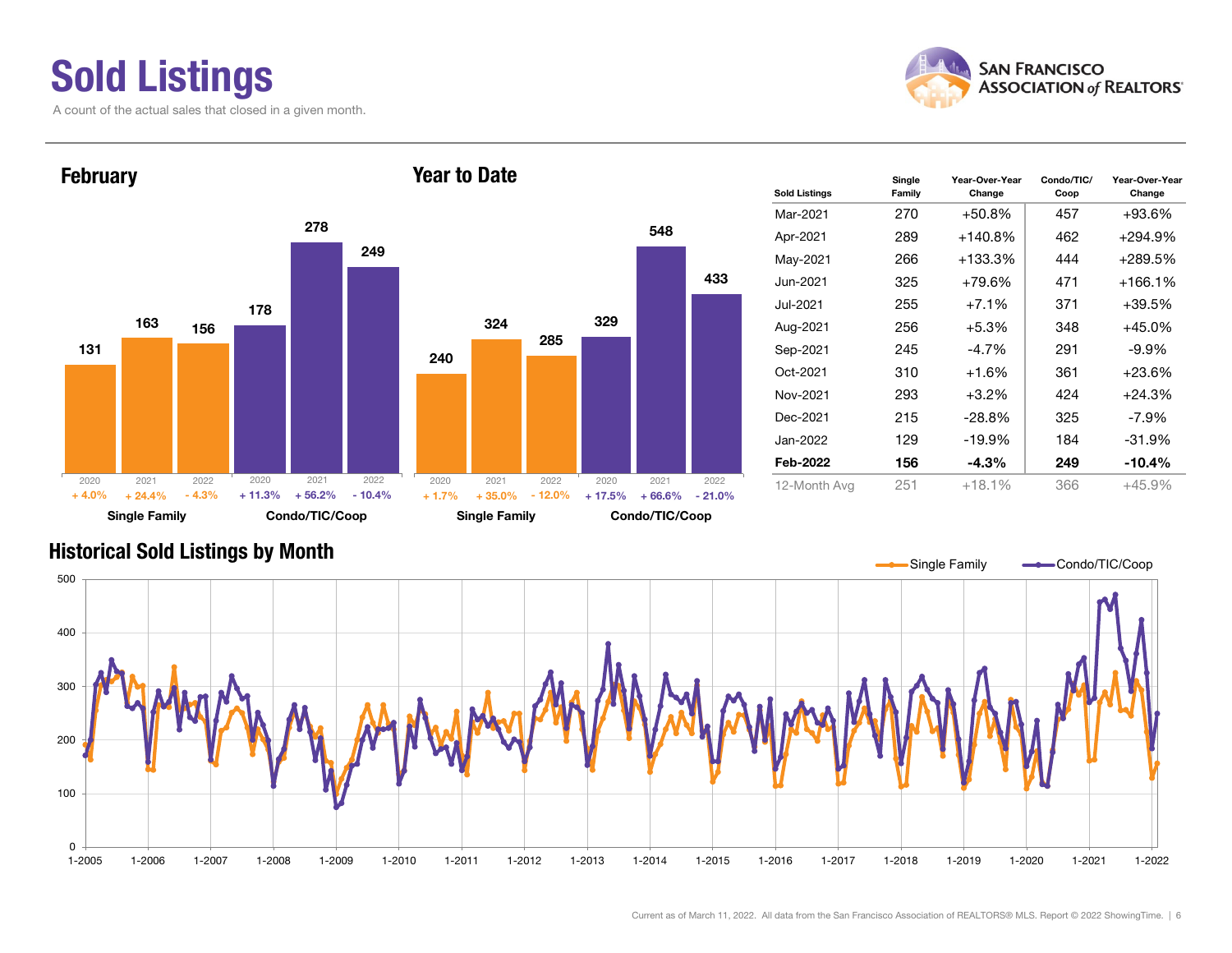#### Median Sales Price

**February** 

2020

+ 9.7%

 $+2.5%$ 

Point at which half of the sales sold for more and half sold for less, not accounting for seller concessions, in a given month.



 $\%$  + 17.9% + 14.6% - 5.0% + 2.8% + 6.3% + 6.5% + 13.8% + 10.1% - 4.6%

| <b>Median Sales Price</b> | Single<br>Family | Year-Over-Year<br>Change | Condo/TIC/<br>Coop | Year-Over-Year<br>Change |  |  |
|---------------------------|------------------|--------------------------|--------------------|--------------------------|--|--|
| Mar-2021                  | \$1,725,000      | $+9.5%$                  | \$1,221,184        | $-2.3%$                  |  |  |
| Apr-2021                  | \$1,800,000      | $+12.1%$                 | \$1,200,000        | -5.9%                    |  |  |
| May-2021                  | \$1,886,500      | $+18.8\%$                | \$1,226,000        | $+12.7%$                 |  |  |
| Jun-2021                  | \$1,950,000      | $+12.7%$                 | \$1,250,000        | $+2.0%$                  |  |  |
| Jul-2021                  | \$1,850,000      | $+15.3%$                 | \$1,208,000        | $-4.2\%$                 |  |  |
| Aug-2021                  | \$1,847,500      | $+13.7%$                 | \$1,150,000        | $-5.0\%$                 |  |  |
| Sep-2021                  | \$1,750,000      | $+6.1%$                  | \$1,200,000        | $+2.1%$                  |  |  |
| Oct-2021                  | \$1,805,000      | $+12.5%$                 | \$1,245,000        | $+8.0%$                  |  |  |
| Nov-2021                  | \$1,888,888      | $+15.4%$                 | \$1,265,000        | $+7.9%$                  |  |  |
| Dec-2021                  | \$1,680,000      | $+8.4%$                  | \$1,300,000        | $+18.2%$                 |  |  |
| Jan-2022                  | \$1,630,000      | +3.5%                    | \$1,075,000        | $+0.2\%$                 |  |  |
| Feb-2022                  | \$1,945,000      | $+17.9%$                 | \$1,230,000        | $+2.8%$                  |  |  |
| 12-Month Avg*             | \$1,825,000      | +13.4%                   | \$1,225,000        | +4.3%                    |  |  |

Historical Median Sales Price by Month

Single Family Condo/TIC/Coop

 $+ 17.9\%$  + 14.6% - 5.0% + 2.8% + 6.3%

\* Median Sales Price for all properties from March 2021 through February 2022. This is not the average of the individual figures above.



Single Family Condo/TIC/Coop

 $+ 6.5\% + 13.8\% + 10.1\%$ 

 $-4.6\%$   $+5.3\%$ 

**SAN FRANCISCO ASSOCIATION of REALTORS'**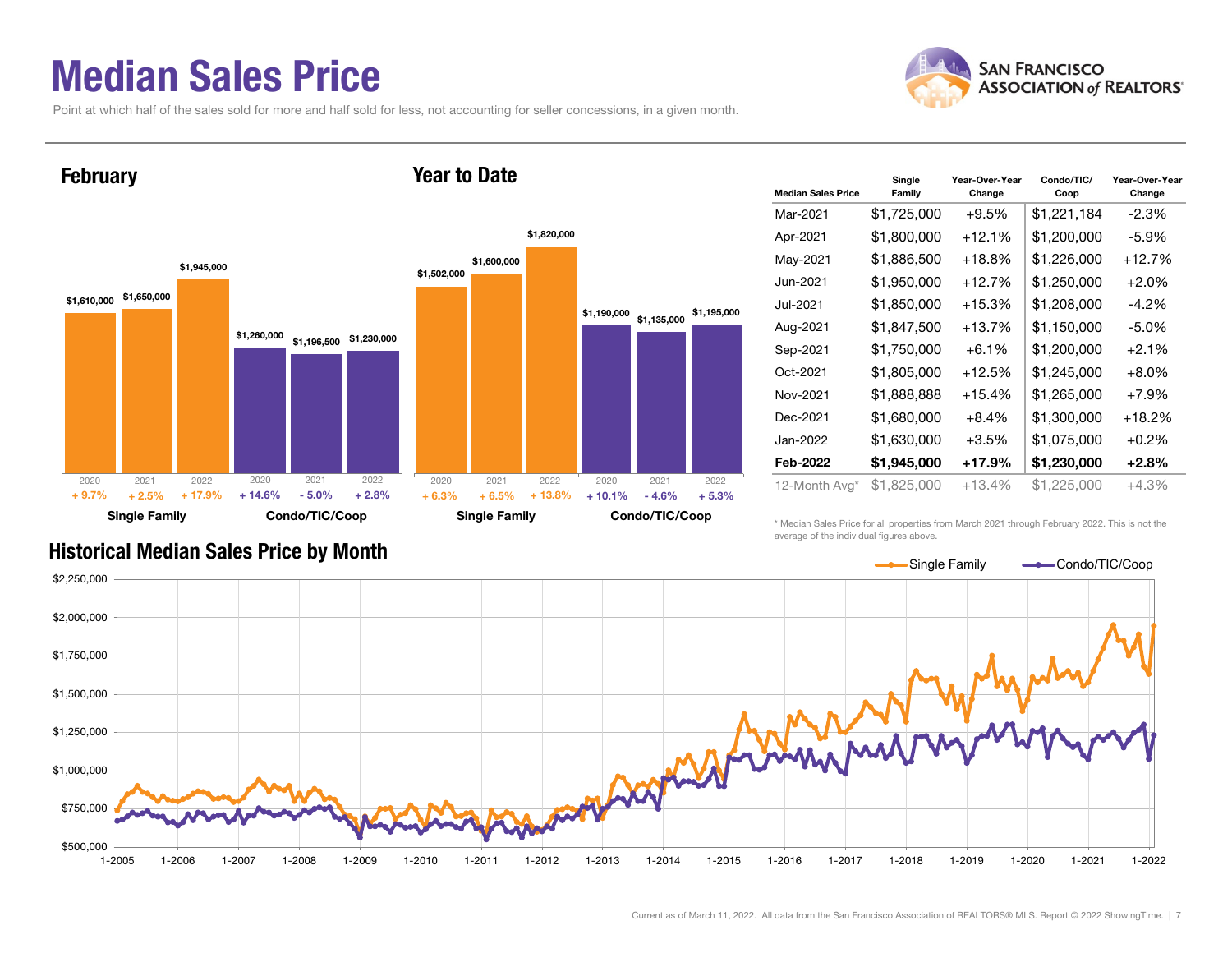#### Average Sales Price

Average sales price for all closed sales, not accounting for seller concessions, in a given month.





| <b>Average Sales</b><br>Price | Single<br>Family | Year-Over-Year<br>Change | Condo/TIC/<br>Coop | Year-Over-Year<br>Change |  |  |
|-------------------------------|------------------|--------------------------|--------------------|--------------------------|--|--|
| Mar-2021                      | \$2,214,726      | $+9.2%$                  | \$1,369,434        | $+0.2%$                  |  |  |
| Apr-2021                      | \$2,430,795      | +11.3%                   | \$1,347,315        | -0.0%                    |  |  |
| May-2021                      | \$2,479,992      | $+32.1%$                 | \$1,376,307        | $+10.0\%$                |  |  |
| Jun-2021                      | \$2,504,876      | $+13.8\%$                | \$1,388,929        | -1.9%                    |  |  |
| Jul-2021.                     | \$2,292,230      | $+13.8\%$                | \$1,355,128        | -3.0%                    |  |  |
| Aug-2021                      | \$2,128,296      | $+7.1%$                  | \$1,425,053        | $+7.4%$                  |  |  |
| Sep-2021                      | \$2,165,489      | $+14.2%$                 | \$1,330,272        | $+1.9%$                  |  |  |
| Oct-2021                      | \$2,359,157      | $+23.7%$                 | \$1,459,545        | $+16.5%$                 |  |  |
| Nov-2021                      | \$2,359,605      | $+15.9%$                 | \$1,541,854        | $+21.3%$                 |  |  |
| Dec-2021                      | \$2,365,357      | $+17.5%$                 | \$1,488,857        | $+16.2\%$                |  |  |
| Jan-2022                      | \$1,977,367      | $+1.6%$                  | \$1,316,684        | $+8.7\%$                 |  |  |
| Feb-2022                      | \$2,402,602      | +6.4%                    | \$1,400,333        | $+4.1%$                  |  |  |
| 12-Month Avg*                 | \$2,324,788      | $+15.3%$                 | \$1,402,967        | $+7.1%$                  |  |  |

\* Avg. Sales Price for all properties from March 2021 through February 2022. This is not the average of the individual figures above.



#### Historical Average Sales Price by Month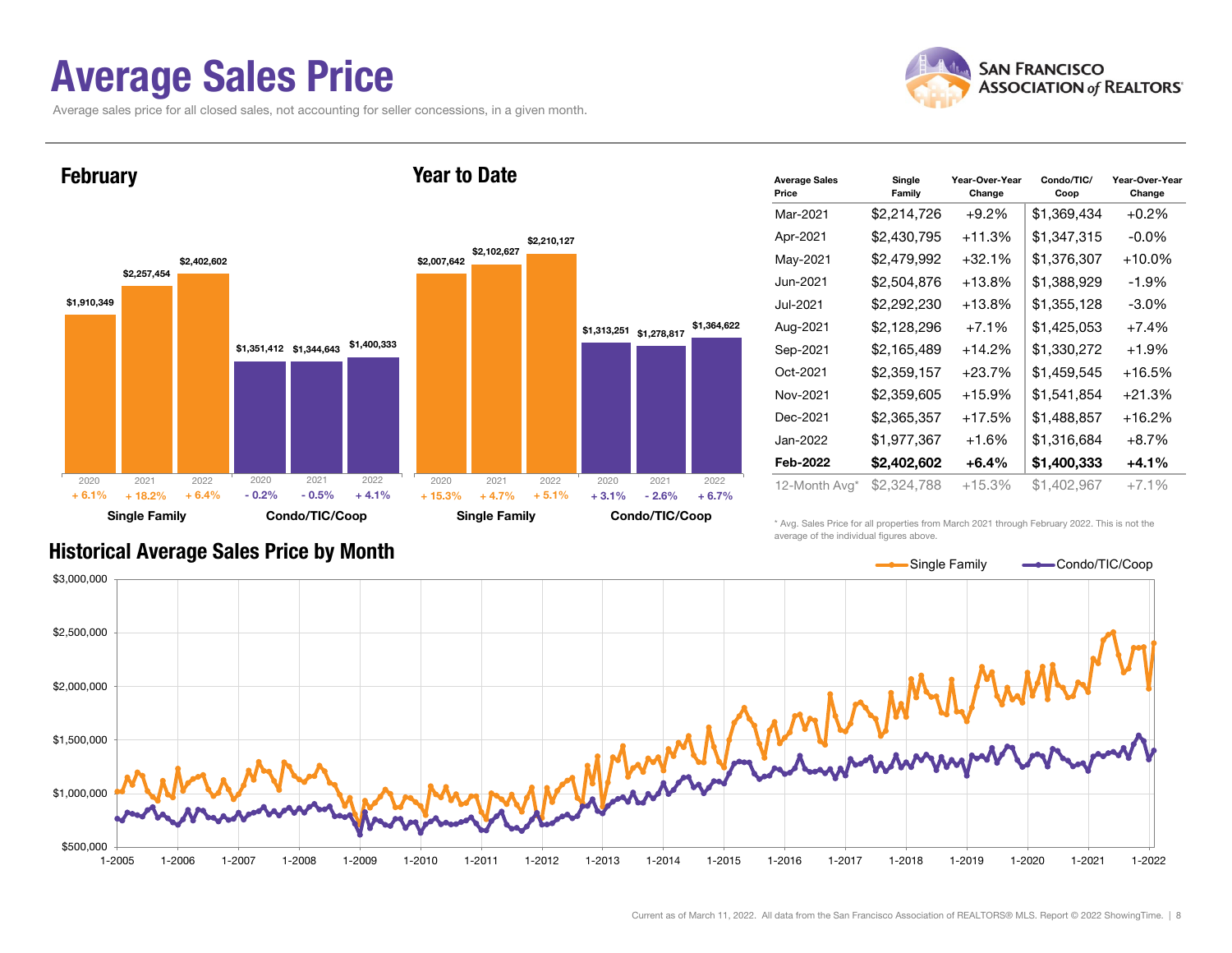### Days on Market Until Sale

Average number of days between when a property is listed and when an offer is accepted in a given month.





| Days on Market<br><b>Until Sale</b> | Single<br>Family | Year-Over-Year<br>Change | Condo/TIC/<br>Coop | Year-Over-Year<br>Change |
|-------------------------------------|------------------|--------------------------|--------------------|--------------------------|
| Mar-2021                            | 23               | $+9.5%$                  | 45                 | $+66.7%$                 |
| Apr-2021                            | 19               | -5.0%                    | 45                 | $+40.6\%$                |
| May-2021                            | 18               | $-25.0\%$                | 36                 | $-10.0\%$                |
| Jun-2021                            | 17               | $-34.6%$                 | 35                 | $+2.9%$                  |
| Jul-2021.                           | 18               | $-28.0\%$                | 40                 | $+5.3%$                  |
| Aug-2021                            | 24               | $0.0\%$                  | 40                 | $0.0\%$                  |
| Sep-2021                            | 22               | $-12.0%$                 | 37                 | $-17.8%$                 |
| Oct-2021                            | 19               | $-29.6%$                 | 34                 | $-17.1%$                 |
| Nov-2021                            | 20               | $-39.4%$                 | 40                 | $-20.0\%$                |
| Dec-2021                            | 30               | $-14.3%$                 | 45                 | $-27.4%$                 |
| Jan-2022                            | 37               | $+2.8%$                  | 62                 | $-11.4%$                 |
| Feb-2022                            | 19               | $-36.7\%$                | 34                 | -45.2%                   |
| 12-Month Avg*                       | 21               | $-23.0\%$                | 40                 | $-14.5%$                 |

#### Historical Days on Market Until Sale by Month

\* Days on Market for all properties from March 2021 through February 2022. This is not the average of the individual figures above.

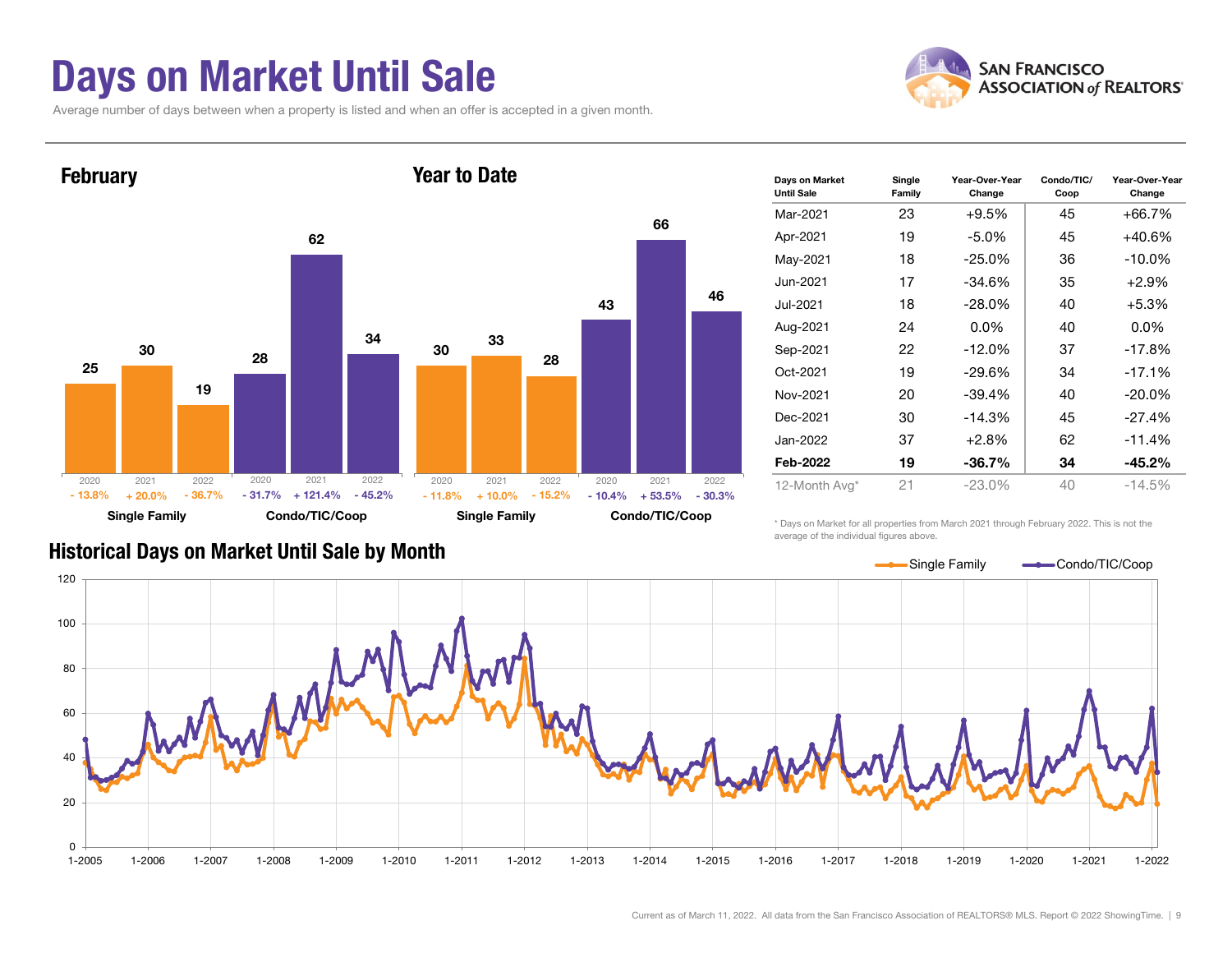### Inventory of Active Listings

The number of properties available for sale in active status at the end of a given month.





#### Historical Inventory of Active Listings by Month

average of the individual figures above.

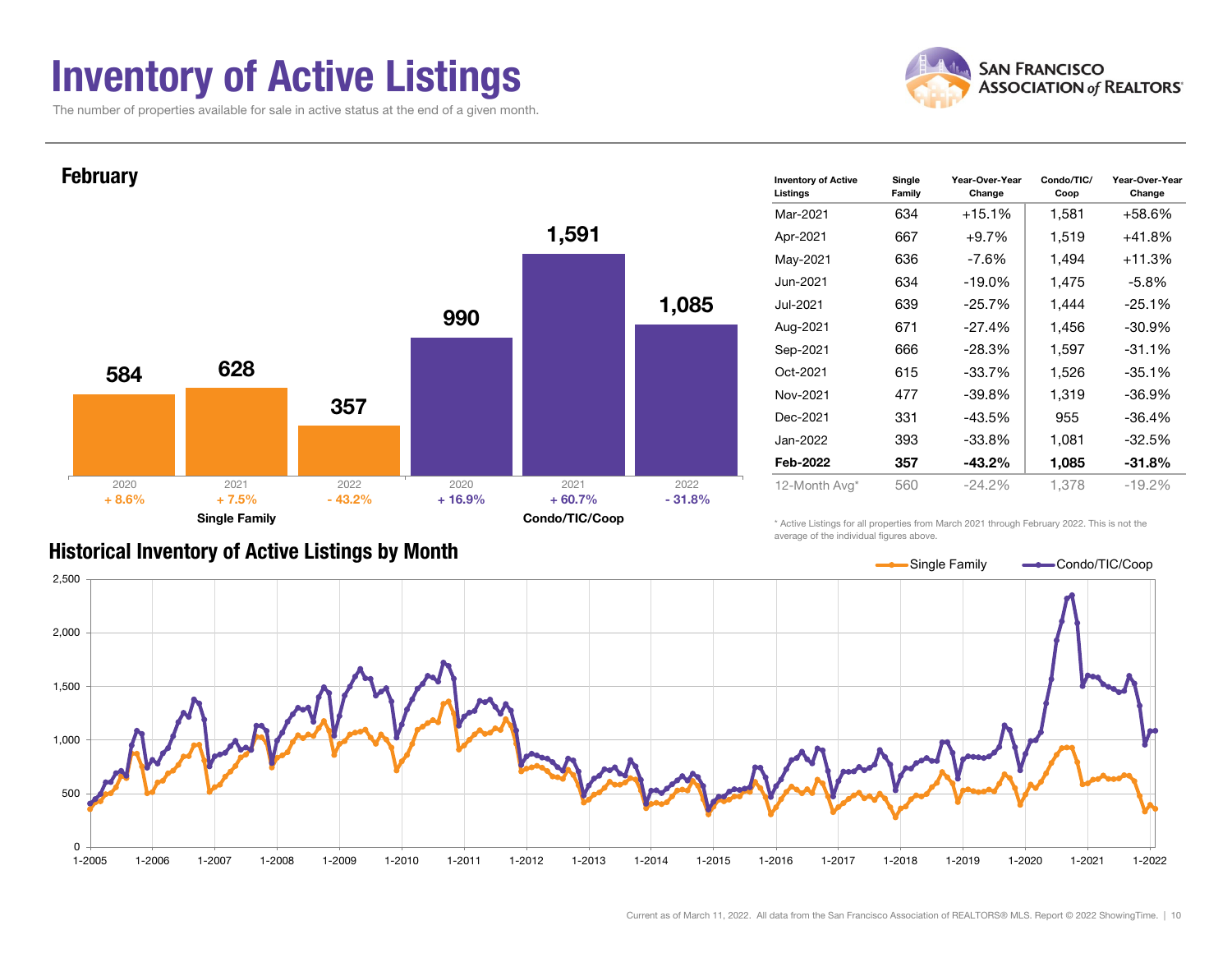### % of Properties Sold Over List Price



Percentage found when dividing the number of properties sold by properties sold over its original list price, not accounting for seller concessions.



| % of Properties<br>Sold Over List Price | Single<br>Family | Year-Over-Year<br>Change | Condo/TIC/<br>Coop | Year-Over-Year<br>Change |
|-----------------------------------------|------------------|--------------------------|--------------------|--------------------------|
| Mar-2021                                | 74.1%            | $-5.2\%$                 | 42.9%              | $-28.7%$                 |
| Apr-2021                                | 76.1%            | $+8.7%$                  | 45.0%              | $-24.7%$                 |
| May-2021                                | 79.7%            | $+26.1%$                 | 53.4%              | +26.8%                   |
| Jun-2021                                | 82.5%            | $+49.5%$                 | 54.4%              | +74.9%                   |
| Jul-2021.                               | 83.5%            | $+29.1%$                 | 55.8%              | $+25.7%$                 |
| Aug-2021                                | 84.4%            | $+28.3%$                 | 54.6%              | +59.6%                   |
| Sep-2021                                | 84.5%            | $+30.0\%$                | 54.6%              | +58.7%                   |
| Oct-2021                                | 84.5%            | $+25.2%$                 | 61.2%              | +43.0%                   |
| Nov-2021                                | 79.5%            | $+29.1%$                 | 55.4%              | +68.9%                   |
| Dec-2021                                | 79.1%            | $+25.8%$                 | 46.5%              | +62.6%                   |
| Jan-2022                                | 76.0%            | $+31.5%$                 | 38.0%              | +73.5%                   |
| Feb-2022                                | 87.2%            | $+28.0\%$                | 58.7%              | +66.3%                   |
| 12-Month Avg                            | 80.9%            | $+24.8\%$                | 51.9%              | $+39.2%$                 |

#### Historical % of Properties Sold Over List Price by Month

\* % of Properties Sold Over List Price for all properties from March 2021 through February 2022. This is not the average of the individual figures above.

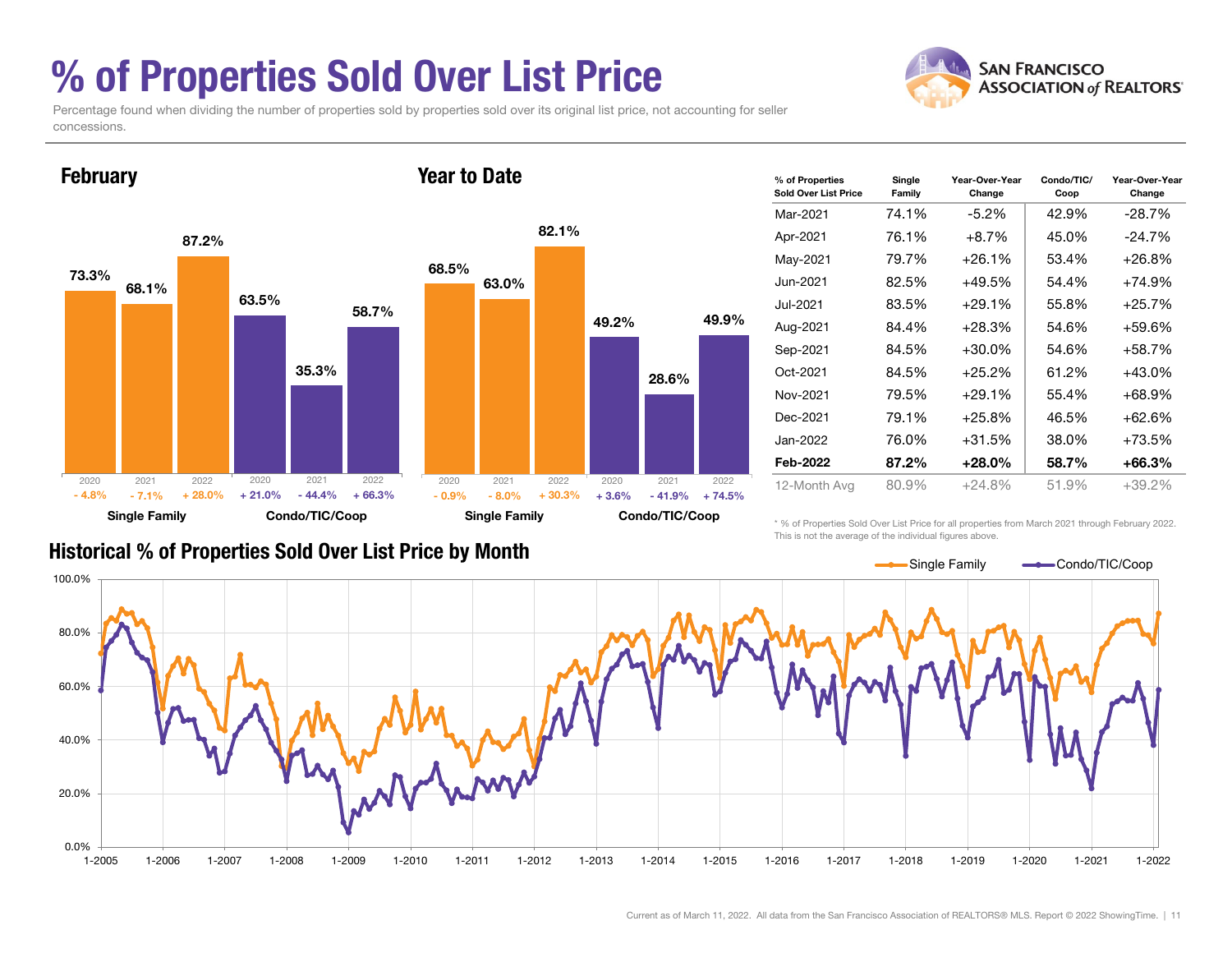### % of List Price Received

**February** 



Percentage found when dividing a property's sales price by its most recent list price, then taking the average for all properties sold in a given month, not accounting for seller concessions.

Year to Date



| % of List Price<br>Received | Single<br>Family | Year-Over-Year<br>Change | Condo/TIC/<br>Coop | Year-Over-Year<br>Change |
|-----------------------------|------------------|--------------------------|--------------------|--------------------------|
| Mar-2021                    | 112.2%           | $-1.7%$                  | 102.4%             | -1.6%                    |
| Apr-2021                    | 113.8%           | $+4.6%$                  | 103.7%             | $-1.5%$                  |
| May-2021                    | 116.8%           | $+10.4%$                 | 105.2%             | $+4.8%$                  |
| Jun-2021.                   | 116.3%           | $+10.1\%$                | 105.3%             | $+5.4%$                  |
| Jul-2021                    | 118.5%           | $+11.8%$                 | 104.8%             | $+3.8%$                  |
| Aug-2021                    | 116.1%           | $+8.0\%$                 | 104.3%             | $+3.9%$                  |
| Sep-2021                    | 116.3%           | $+8.9%$                  | 105.0%             | $+4.8%$                  |
| Oct-2021                    | 117.0%           | $+8.2%$                  | 105.6%             | $+4.2%$                  |
| Nov-2021                    | 114.9%           | $+8.4%$                  | 104.6%             | $+4.4%$                  |
| Dec-2021                    | 114.4%           | $+7.9\%$                 | 103.5%             | $+4.2%$                  |
| Jan-2022.                   | 117.7%           | $+11.8%$                 | 101.0%             | $+2.3%$                  |
| Feb-2022                    | 121.3%           | $+10.6%$                 | 106.1%             | $+5.4%$                  |
| 12-Month Avg*               | 116.0%           | $+8.1%$                  | 104.4%             | $+3.6%$                  |

\* % of List Price Received for all properties from March 2021 through February 2022. This is not the average of the individual figures above.



#### Historical % of List Price Received by Month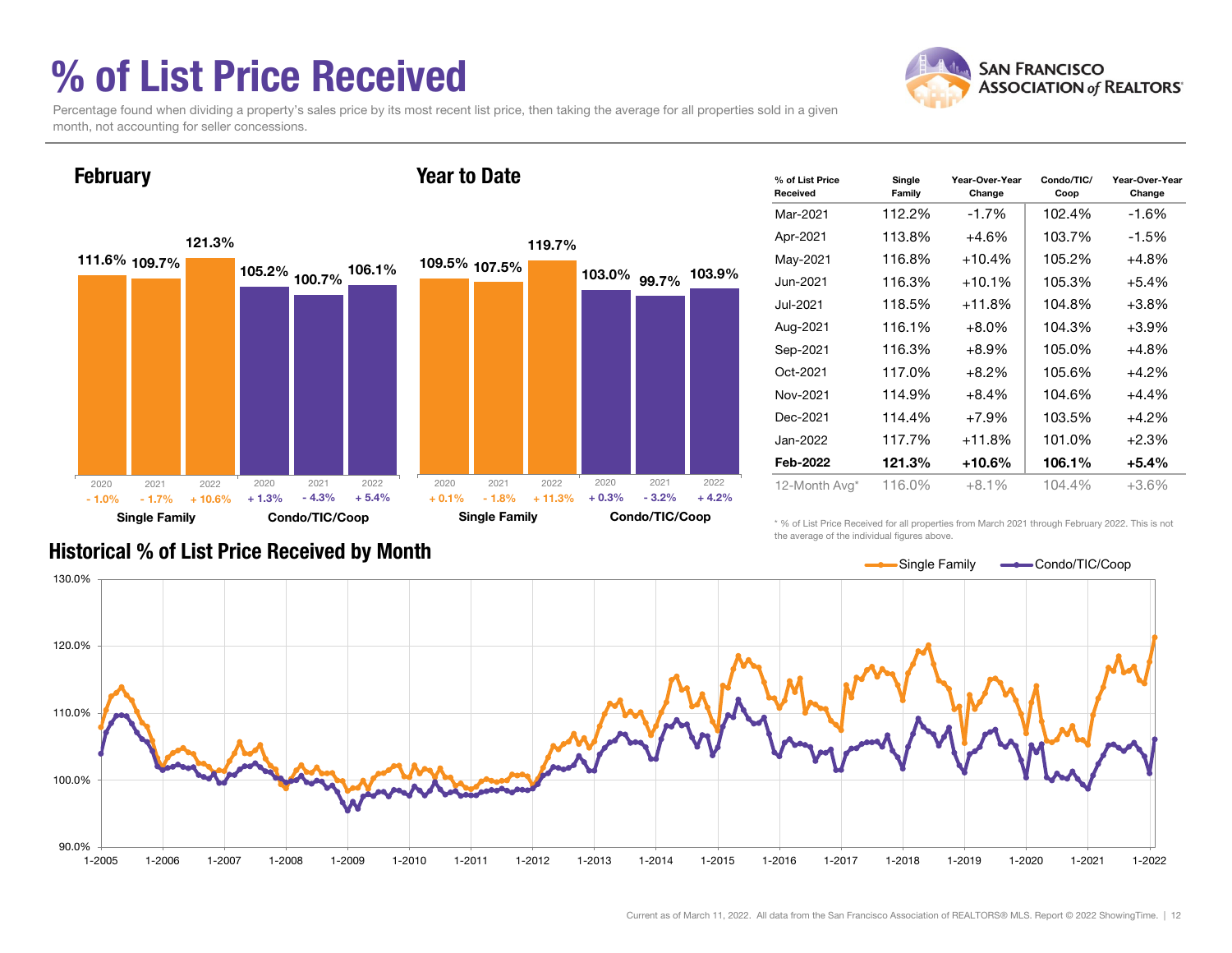## Housing Affordability Ratio

**SAN FRANCISCO ASSOCIATION of REALTORS'** 

This index measures housing affordability for the region. For example, an index of 120 means the median household income is 120% of what is necessary to qualify for the median-priced home under prevailing interest rates. A higher number means greater affordability.

Year to Date





| <b>Housing</b><br><b>Affordability Ratio</b> | Single<br>Family | Year-Over-Year<br>Change | Condo/TIC/<br>Coop | Year-Over-Year<br>Change |  |
|----------------------------------------------|------------------|--------------------------|--------------------|--------------------------|--|
| Mar-2021                                     | 32               | $-3.0\%$                 | 52                 | $+6.1%$                  |  |
| Apr-2021                                     | 31               | $-8.8\%$                 | 55                 | $+7.8%$                  |  |
| May-2021                                     | 30               | $-14.3%$                 | 54                 | $-8.5%$                  |  |
| Jun-2021                                     | 28               | $-12.5%$                 | 52                 | $-3.7\%$                 |  |
| Jul-2021                                     | 30               | $-14.3%$                 | 55                 | $+3.8%$                  |  |
| Aug-2021                                     | 30               | $-14.3%$                 | 57                 | $+1.8%$                  |  |
| Sep-2021                                     | 32               | -8.6%                    | 55                 | $-3.5%$                  |  |
| Oct-2021                                     | 31               | $-13.9%$                 | 53                 | $-10.2%$                 |  |
| Nov-2021                                     | 30               | $-14.3%$                 | 54                 | -8.5%                    |  |
| Dec-2021                                     | 32               | $-13.5%$                 | 49                 | $-21.0%$                 |  |
| Jan-2022                                     | 32               | $-11.1%$                 | 57                 | $-9.5\%$                 |  |
| Feb-2022                                     | 27<br>$-18.2%$   |                          | 49                 | $-7.5\%$                 |  |
| 12-Month Avg*                                | 30               | $-22.2\%$                | 53                 | $-13.0\%$                |  |

Historical Housing Affordability Ratio by Month

\* Affordability Ratio for all properties from March 2021 through February 2022. This is not the average of the individual figures above.

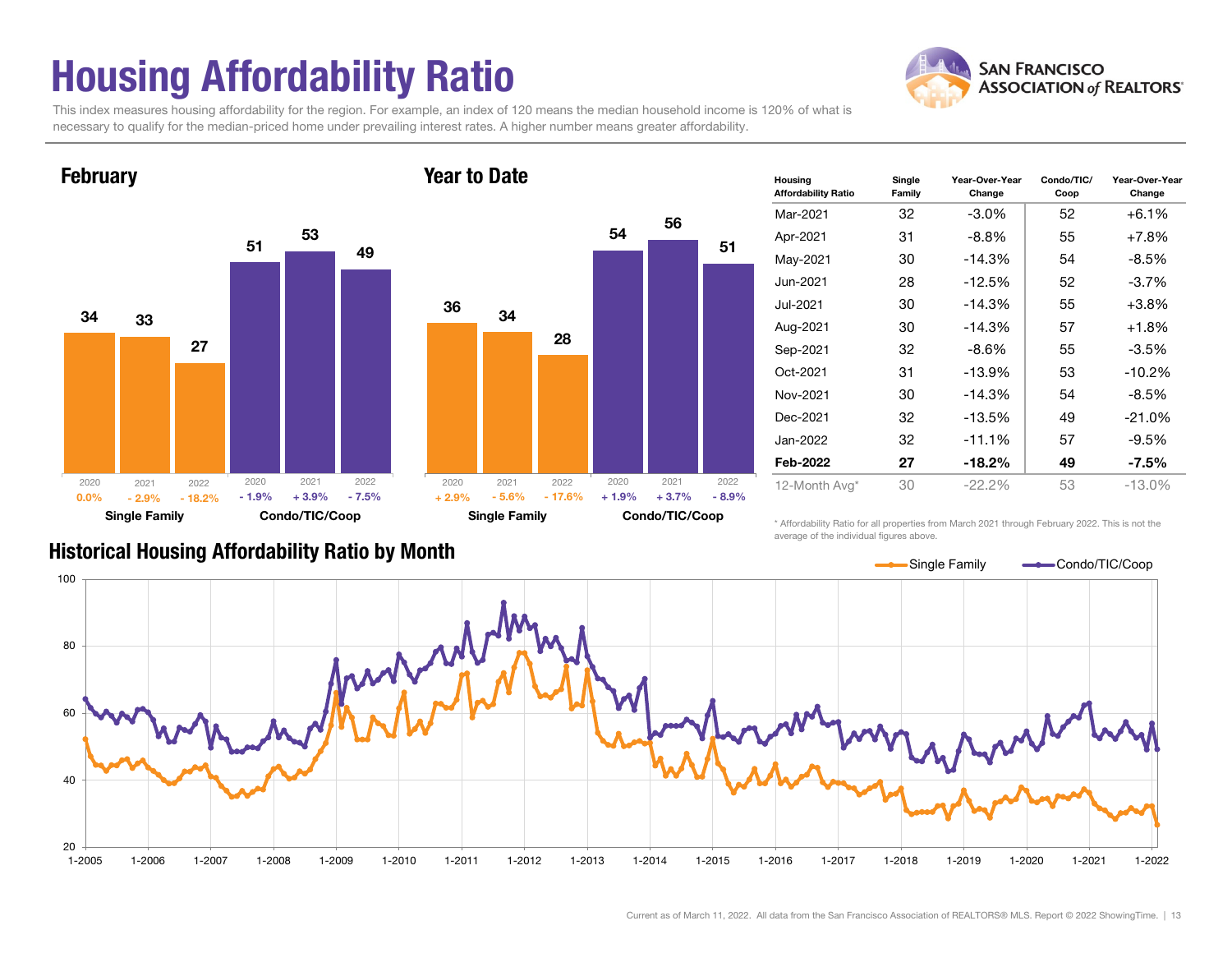### Months Supply of Inventory



Change

The inventory of homes for sale at the end of a given month, divided by the average monthly pending sales from the last 12 months.



#### Historical Months Supply of Inventory by Month

\* Months Supply for all properties from March 2021 through February 2022. This is not the average of the individual figures above.

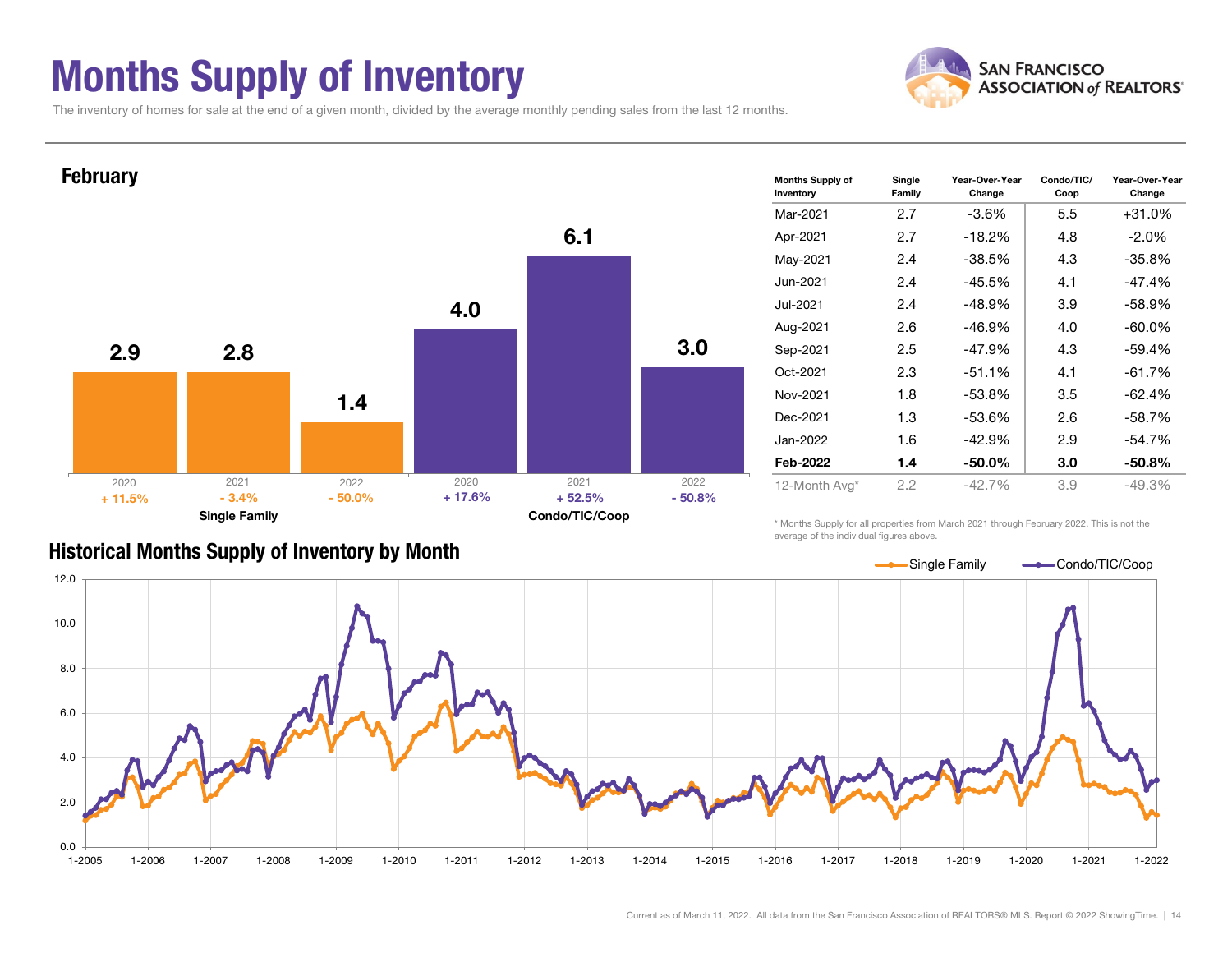### All Properties Activity Overview

Key metrics by report month and for year-to-date (YTD) starting from the first of the year.